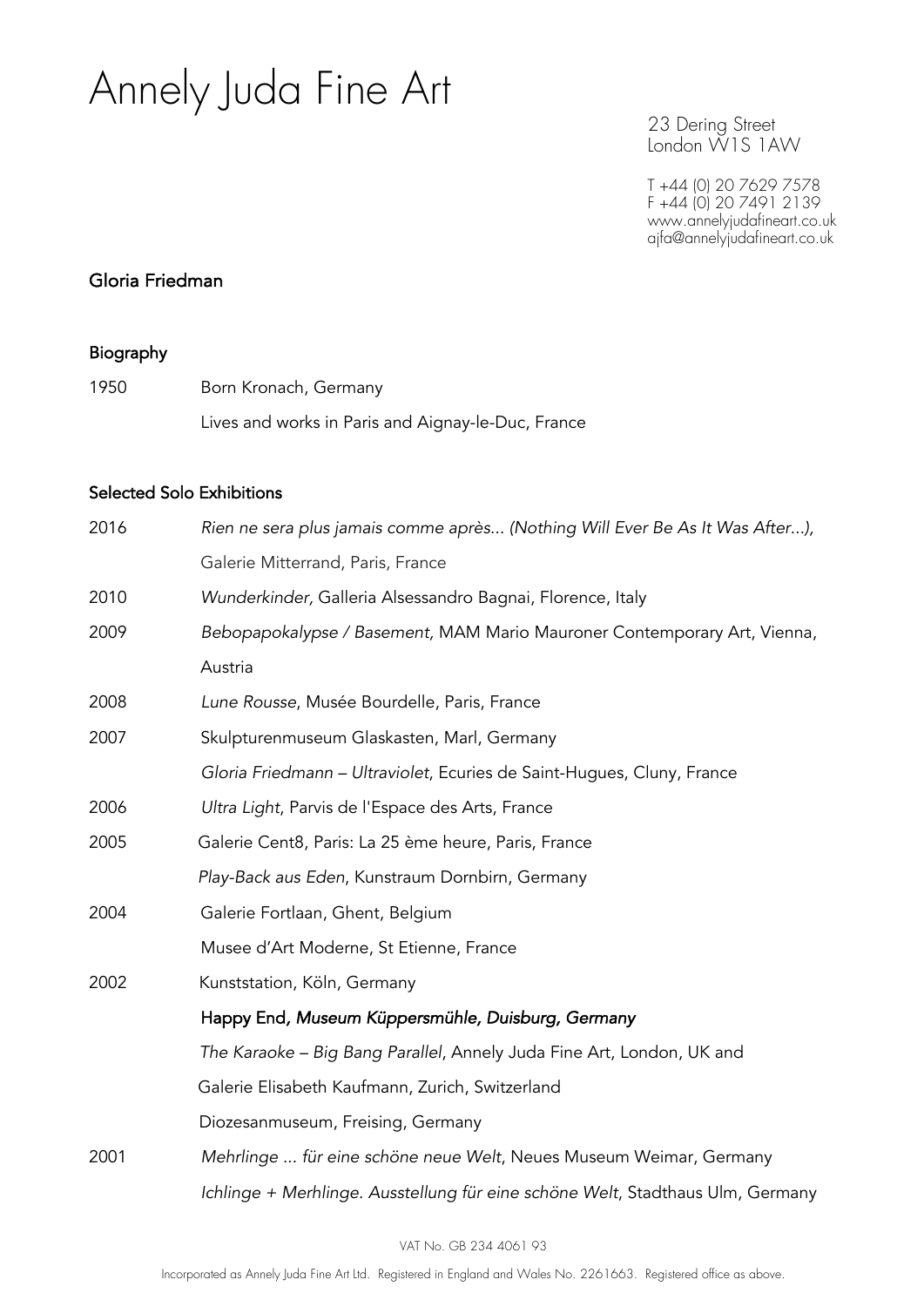23 Dering Street London W1S 1AW

|      | L'art de survivre, Galerie cent8, Paris, France                                   |
|------|-----------------------------------------------------------------------------------|
|      | Rose c'est la vie, Musée Château d'Annecy, France                                 |
| 2000 | Green Piece, Centre d'Art Contemporain, Saint-Fons; Goethe Institut, Lyon, France |
|      | Green Piece, Kunstverein Krefeld, Germany                                         |
|      | Garden Party, Square Jean XXIII, Maison Européenne de la Photographie, Paris,     |
|      | France                                                                            |
|      | Bonnes Fetes, Maison Europeene de la photographie, Paris, France                  |
|      | Annely Juda Fine Art, London, UK                                                  |
|      | Galerie cent8, FIAC, Paris, France                                                |
| 1999 | Komplex, Quai de la Gare, Paris, France                                           |
|      | Green Piece, Kunstverein im Zeppelin-Museum Friedrichshafen, Germany              |
|      | Green Piece, École des Beaux-Arts, Nîmes, France                                  |
|      | Green Piece, Galerie Brigitte March, Stuttgart, Germany                           |
|      | Numéro Vert, Musée de la Chasse et de la Nature, Paris, France                    |
|      | Brave New World, Galerie Fortlaan 17, Gent, Belgium                               |
|      | Gardenparty, Künstlergärten Weimar, Bauhaus-Universität, Weimar, Germany          |
| 1998 | Galerie cent8, Paris, France                                                      |
|      | Galerie Axel Holm, Ulm, Germany                                                   |
|      | Who's who, Galerie Seitz & von Werder, Berlin, Germany                            |
|      | Carré Rouge, Caisse des Dépots et Consignations, Paris, France                    |
|      | Galerie Elisabeth Kaufmann, Basel, Switzerland                                    |
| 1997 | Stiftung Zollverein, Essen, Germany                                               |
|      | Städtische Kunstsammlungen Augsburg, Neue Galerie im Höhmann-Haus                 |
|      | Galerie Sfeir-Semmler, Kiel, Germany                                              |
|      | Le Parvis, Centre d'Art Contemporain, Pau, France                                 |
|      | I.Q./E.Q., Annely Juda Fine Art, London, UK                                       |
| 1996 | Galerie Montenay-Giroux, Paris, France                                            |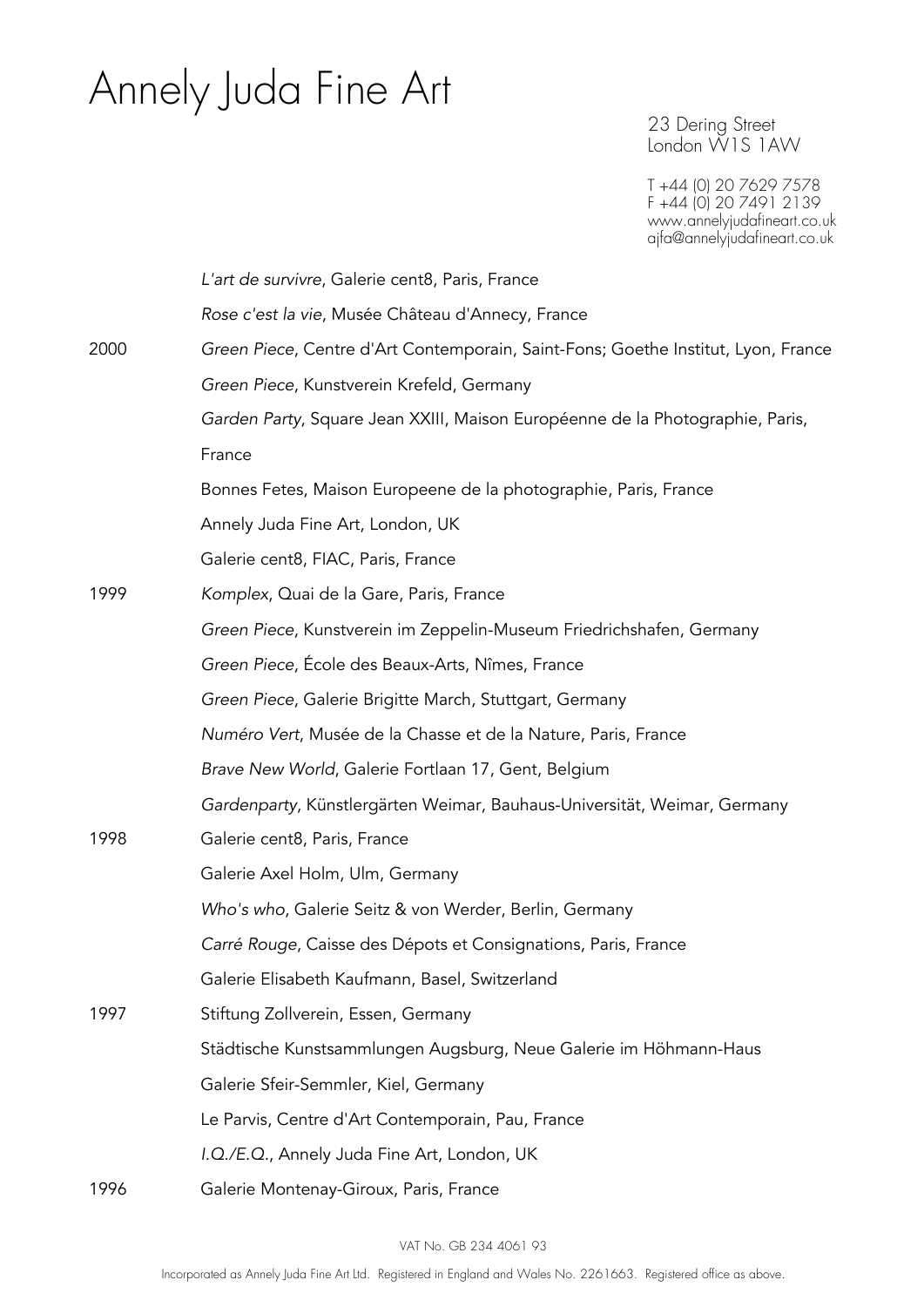23 Dering Street London W1S 1AW

|      | En direct, Galerie Schröder, Cologne, Germany                                 |
|------|-------------------------------------------------------------------------------|
|      | City Art Gallery, Wellington, New Zealand                                     |
| 1995 | Galerie Lüpke, Frankfurt, Germany                                             |
|      | Pour qui, contre qui, Musée National d'Art Moderne, Paris, France             |
|      | Galerie Brigitte March, Stuttgart, Germany                                    |
| 1994 | Galerie Schröder, Cologne, Germany                                            |
|      | Centre d'Art Contemporain de Vassivière, Ile de Vassivière, Villa Arson, Nice |
|      | Beaumont-du-Lac, France                                                       |
|      | Gloria Friedman, Annely Juda Fine Art, London, UK                             |
|      | Musée d'Art Moderne et Contemporain de la Ville de Strasbourg, France         |
| 1993 | Le Consortium, Dijon, France                                                  |
|      | Bergkerk, Deventer, Netherlands                                               |
|      | Kunsthaus Nürnberg, Nuremberg, Germany                                        |
| 1992 | Die Stellvertreter, Museum Moderner Kunst, Stiftung Ludwig, Vienna, Austria   |
|      | Schwanengesang, Kunstmuseum des Kantons Thurgau, Ittingen, Switzerland        |
|      | Vis-à-vis, Galerie Sfeir-Semler, Kiel, Germany                                |
|      | Galerie Schneider, Freiburg, Germany                                          |
| 1991 | Galerie Schneider, Freiburg, Germany                                          |
|      | The Wanås Foundation, Knislinge, Sweden                                       |
|      | Die Stellvertreter, Galerie Schröder, Mönchengladbach, Germany                |
|      | Curt Marcus Gallery, New York, USA                                            |
|      | Galerie Montenay, Paris, France                                               |
| 1990 | Galerie Montenay, Paris, Frnace                                               |
|      | Galerie Lüpke, Frankfurt, Germany                                             |
|      | Malerei + Raum, Galerie Heimeshoff, Essen, Germany                            |
| 1989 | Curt Marcus Gallery, New York, USA                                            |
|      | Kunstforum, Städtische Galerie im Lenbachhaus, Munich, Germany                |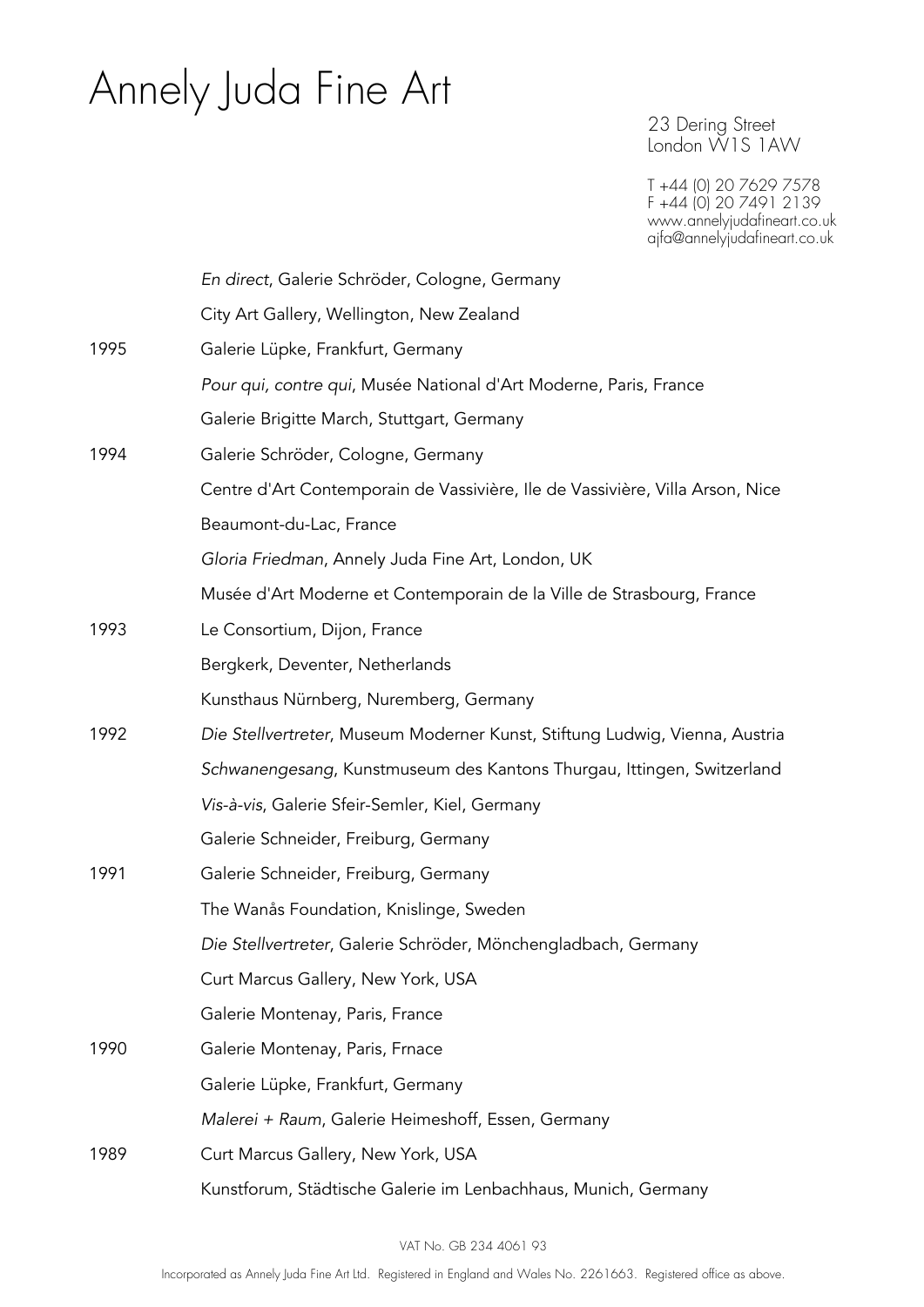23 Dering Street London W1S 1AW

|      | Centre Culturel Français, Cologne, Germany                              |
|------|-------------------------------------------------------------------------|
|      | Galerie Beatrix Wilhelm, Stuttgart, Germany                             |
| 1988 | Galerie Wilkens Jacob, Cologne, Germany                                 |
|      | Portalas, Parc natural du Lubéron, France                               |
|      | Galerie Montenay, Paris, France                                         |
|      | Atheneum, Dijon, France                                                 |
| 1987 | In Aeternum – Imago Mundi, Eglise des Jésuites, Sion, Switzerland       |
|      | Hors saison, Galerie Andata/Ritorno, Geneva, Switzerland                |
|      | Ici-bas et Au-delà, Musée de Peinture et de Sculpture, Grenoble, France |
|      | Maintenant, entre hier et demain, Eglise Romane, Val de Vesle, France   |
|      | Karmeliterkloster, Frankfurt, Germany                                   |
|      | Galerie Lüpke, Frankfurt, Germany                                       |
|      | Octobre des Arts, Lyon, France                                          |
| 1986 | Galerie Montenay-Delsol, Paris, France                                  |
|      | Meteora, Centre d'Art, Flaine, France                                   |
|      | Un hommage au beau naturel, Bar-le-Duc, France                          |
|      | Des évidences telles, La Criée, Rennes, France                          |
| 1985 | Galerie Wilkens Jacob, Cologne, Germany                                 |
|      | Galerie Philip Nelson, Lyon, France                                     |
|      | Mezzanine Series, Halifax, Canada                                       |
| 1983 | Galerie Michèle Lachowsky, Brussels, Belgium                            |
|      | Le Coin du Miroir, Le Consortium, Dijon, France                         |
| 1980 | Musée National d'Art Moderne, Paris, France                             |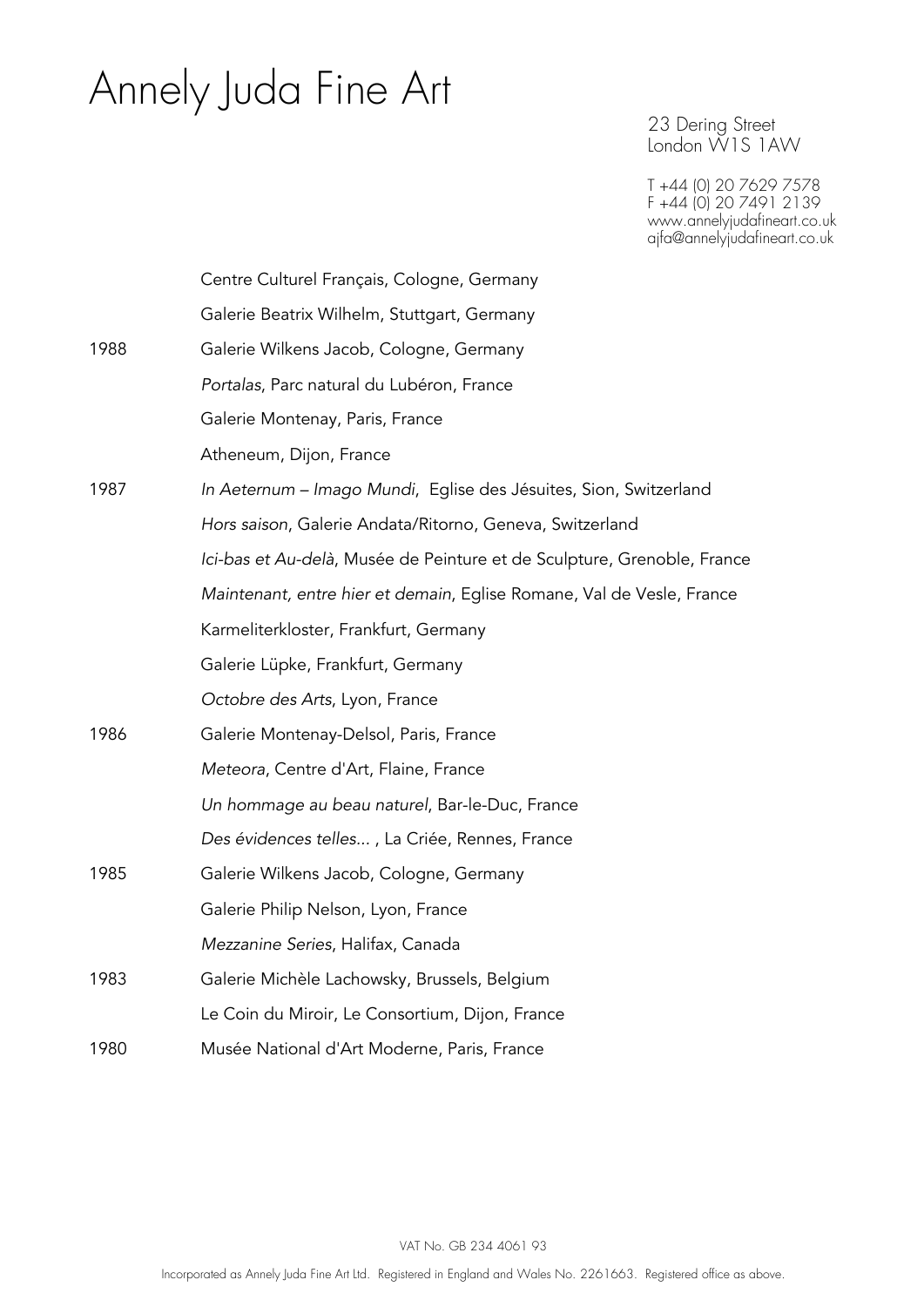23 Dering Street London W1S 1AW

T +44 (0) 20 7629 7578 F +44 (0) 20 7491 2139 www.annelyjudafineart.co.uk ajfa@annelyjudafineart.co.uk

#### Selected Group Exhibitions

| 2018 | 50 Years, 50 Artists, Annely Juda Fine Art, London, UK                            |
|------|-----------------------------------------------------------------------------------|
| 2017 | Dark: Annely Juda Fine Art, London, UK                                            |
| 2015 | Anim@Animal, Royal Abbey of Saint Riquier, Somme, France                          |
| 2013 | Play-Back d'Eden, Fondation Maeght, Saint-Paul de Vence, France                   |
| 2012 | Dialogue: Rule and Chance, Kunstmuseum, Vaduz, Liechtenstein                      |
|      | Artandpress, Martin-Gropius-Bau, Berlin, Germany                                  |
| 2011 | The Deer, Le Consortium, Dijon, France                                            |
|      | Bêtes off, Musée de la Chasse et de la Nature, Paris, France                      |
|      | Pour une république des rêves, Crac Alsace, Altkirch, France                      |
|      | Portraits, La Conciergerie - Centre d'art contemporain, La Motte-Servolex, France |
| 2010 | Isola mai trovate / Islands never found, Palazzo Ducale, Genoa, Italy             |
|      | Isola mai trovate / Islands never found, Greek State Museum of Contemporary Art,  |
|      | Thessaloniki, Greece                                                              |
|      | Approches critiques : L'oeil arpenteur, Galerie Art & Essai, Rennes, France       |
|      | Der erste Impuls - Skizzen - Zeichnungen - 1958 - 2010, Brigitte March Stuttgart, |
|      | Stuttgart, Germany                                                                |
|      | Iles jamais trouvées, Musée d'Art moderne de Saint-Etienne, Saint-Etienne, France |
|      | Wunderkinder, Galleria Alessandro Bagnai, Florence, Italy                         |
| 2009 | It's our Earth, Tour & Taxi, Brussels, Belgium                                    |
| 2008 | Monique Frydman and Gloria Friedmann : The One and the Other one, Galeries        |
|      | Sollertis, Toulouse, France                                                       |
| 2007 | Contrepoint de la sculpture, Musée du Louvre, Paris, France                       |
|      | Les bêtes et les hommes, La Villette, France                                      |
|      | il faut rendre à Cézanne , Collection Lambert, Avignon, France                    |
| 2006 | Zerstörte Welten, Kunstraum, Dornbirn, Austria                                    |
|      | La force de l'art, Grand Palais, Paris, France                                    |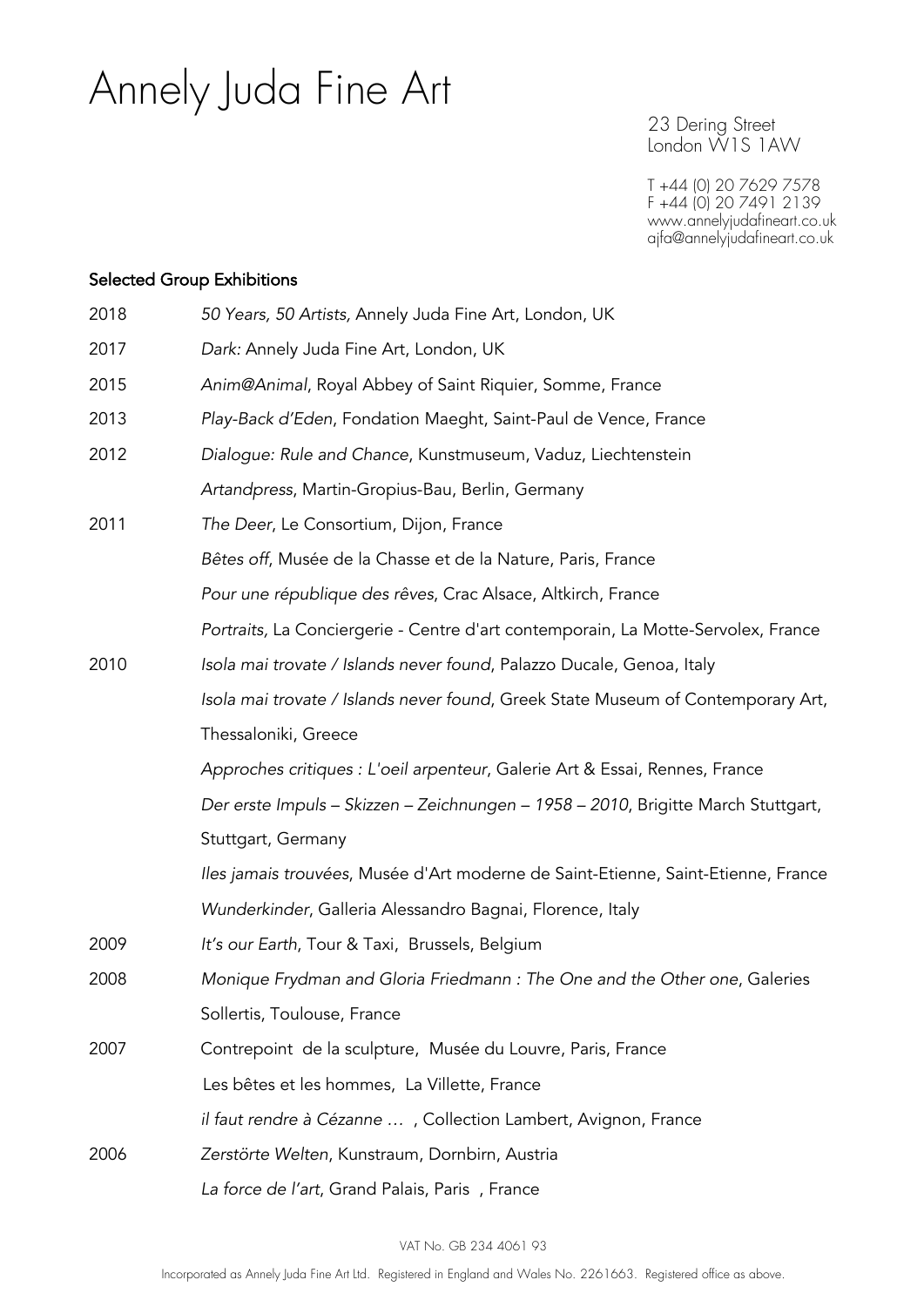23 Dering Street London W1S 1AW

| 2005 | The Giving Person, Palazzo Arti di Napoli, Naples, Italy                       |
|------|--------------------------------------------------------------------------------|
|      | Domicile/Privé, Musée d'Art Moderne de St Etienne, France                      |
|      | Folkwang Atoll, Essen, Germany                                                 |
|      | Chasser le Naturel, Château Chambord, France                                   |
| 2004 | A Fripon et demi, Collection Lambert, Avignon, France                          |
|      | Soileil Vert, Musée de Clermond-Ferrant, France                                |
| 2003 | Biennale de Valencia, Valencia, Spain                                          |
|      | Dolce Tocco, Palais Arte Contemporanea, Naples, Italy                          |
|      | Coolustre, Collection Lambert, Avignon, France                                 |
| 2002 | Chambre Séparées, Galerie Fortlaan 17, Gent, Belgium                           |
|      | Making Nature, Nikolaj Exhibition Building, Copenhagen                         |
|      | Making Nature, Haus am Waldsee, Berlin                                         |
|      | Euroart, Chapelle de la Sorbonne, Paris                                        |
|      | La Parade des animaux, Monte Carlo, Monaco                                     |
|      | Exposition d'été, Chamarande, France                                           |
|      | Alter Ego, Musée d'art moderne, Luxembourg                                     |
|      | Karaoke – Big Bang Parallel, Annely Juda Fine Art, London, UK                  |
| 2001 | Making Nature, Edsvik Konst och Kultur, Stockholm, Sweden                      |
|      | Making Nature, Dum umeni mesta Brna, Brno, Czech Republic                      |
|      | Arbres, Musée de Beaux-Arts de Pau, France                                     |
| 2000 | Herausforderung Tier, Staatliches Museum für Naturkunde, Karlsruhe, Germany    |
|      | La Casa, Il Corpo, Il Cuore, Museum of Modern Art, Prague, Czech Republic      |
|      | Voilà, le monde dans la tête, Musée d'Art Moderne de la Ville de Paris, France |
|      | Zeitwenden, Museum Moderner Kunst, Sammlung Ludwig, Vienna, Austria            |
|      | Regard sur soi, Le Channel, Calais, France                                     |
|      | Le Moulin, Domaine Privée, Chartres, France                                    |
|      | L'art dans le vent, Domaine de Chamarande, France                              |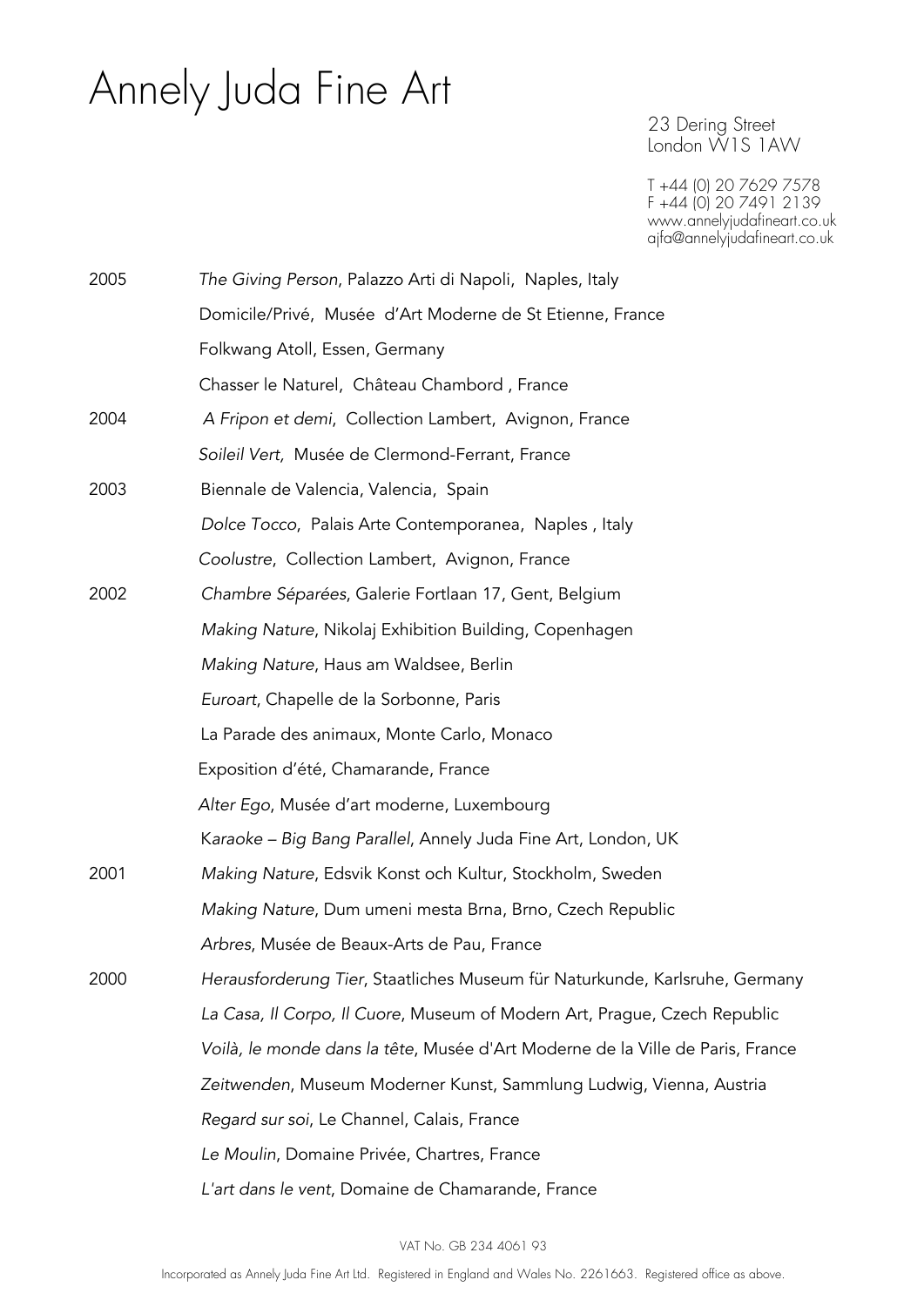23 Dering Street London W1S 1AW

|      | Partage d'Exotismes, Biennale de Lyon, France                                        |
|------|--------------------------------------------------------------------------------------|
|      | Anatomie de la mélancolie, Galerie Fortlaan 17, Gent, Belgium                        |
|      | Ma sorcière bien aimée, Musée d'Histoire de la Ville de Luxembourg                   |
| 1999 | Schöpfung, Diözesanmuseum, Freising, Germany                                         |
|      | La Casa, Il Corpo, Il Cuore, Museum Moderner Kunst, Stiftung Ludwig, Vienna, Austria |
|      | Biennale Art + Nature, Brunico, Italy                                                |
|      | Gärten der Flora, Kunstmuseum, Magdeburg, Germany                                    |
|      | ARS AEVI, Sarajevo, Bosnia & Herzegovinaf                                            |
|      | Hommage à Sade, Malaucène, France                                                    |
|      | Zeitwenden, Kunstmuseum, Bonn, Germany                                               |
| 1998 | Gen-Welten, Kunst- und Ausstellungshalle, Bonn, Germany                              |
|      | Vogel der Selbsterkenntnis, Volkskunstmuseum, Innsbruck, Austria                     |
|      | Raum, Künstlerhaus Wien, Austria                                                     |
|      | Jardin d'artistes, Musée Zadkine, Paris, France                                      |
|      | Bilan/Actualité, Centre d'Art, Centre d'Art Contemporain de Vassivière, lle de       |
|      | Vassivière, Beaumont-du-Lac, France                                                  |
|      | Tree Vortex - A Woven Work for Tall Trees, European Art Nature                       |
|      | Triennial, Dragsholm Castle, Odsherred, Denmark                                      |
|      | Le sentiment de la montagne, Musée de Grenoble, France                               |
|      | Weather everything, Galerie für Zeitgenössische Kunst, Leipzig, Germany              |
|      | Wald, Galerie Seitz/von Werder, Berlin, Germany                                      |
| 1997 | L'Empreinte, Musée National d'Art Moderne, Paris, France                             |
|      | Made in France, Musée National d'Art Moderne, Paris, France                          |
|      | 10 années d'acquisitions, Musée National d'Art Moderne, Paris, France                |
|      | Volle Scheunen, St Vith, Belgium                                                     |
|      | Ont-ils du métier?, Galerie Denise René, Paris, France                               |
|      | Natura & Cultura, Palermo, Italy                                                     |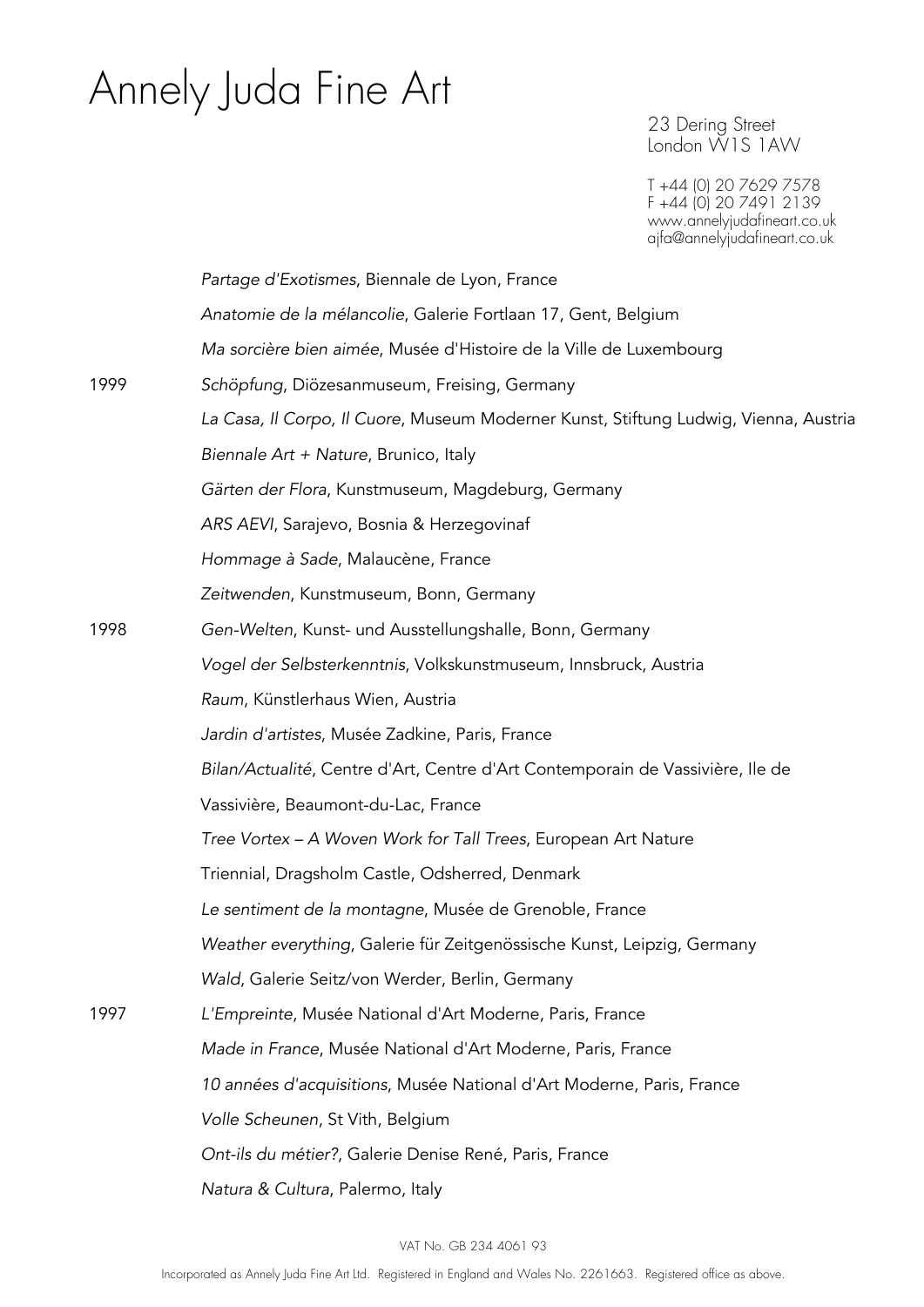23 Dering Street London W1S 1AW

| 1996 | Transformers, Auckland Art Gallery, New Zealand                                |
|------|--------------------------------------------------------------------------------|
|      | Anima-L, Kunstverein, Esslingen, Germany                                       |
|      | De la nature, Le Parvis, Centre d'Art Contemporain, Pau, France                |
|      | 30 artistes, 30 lieux, Saint-Briac, France                                     |
|      | Le Cirque, Cirque d'hiver, Paris, France                                       |
| 1995 | Das Sysiphos-Syndrom. Hommage für Joseph Beuys, Schloß Plön, Germany           |
|      | Triennale Kleinskulptur, Stuttgart, Germany                                    |
|      | Les Rencontres Internationales de la Photographie à Arles, France              |
|      | Décrochages, Musée National d'art Moderne, Paris, France                       |
| 1994 | À la crème, Galerie Schröder, Cologne, Germany                                 |
|      | Privatgrün, Kunstraum Fuhrwerkwaage, Cologne, Germany                          |
|      | Galerie Gilbert Brownstone, Paris, France                                      |
|      | Kunstverein, Frankfurt, Germany                                                |
|      | Green, Torchgallery, Amsterdam, Netherlands                                    |
| 1993 | Mirabilia, Château d'Oiron, France                                             |
|      | Kunst im Weltmaßstab, Kunsthalle zu Kiel< Germany                              |
|      | Konfrontationen, Museum Moderner Kunst, Stiftung Ludwig, Vienna, Austria       |
|      | Im Nebel aufgelöste Wasser des Stromes, Alte Pinakothek, Munich, Germany       |
|      | Chambre 327, Hôtel Carlton, Paris, France                                      |
|      | Différentes Natures, La Defense, Paris, France                                 |
|      | Kunst im Weltmasstab, Kunsthalle Kiel, Kiel, Germany                           |
| 1992 | Stadt-Werke - Kunst zwischen Stift und Schloß, Aschaffenburg, Germany          |
|      | Im Nebel aufgelöste Wasser des Stromes, Museum Morsbroich, Leverkusen, Germany |
|      | Neues Sehen in alten Räumen, Akademie der Diözese Rottenburg-Stuttgart and     |
|      | ground of Kloster Weingarten, Weingarten, Germany                              |
|      | 1968, Le Consortium, Dijon, France                                             |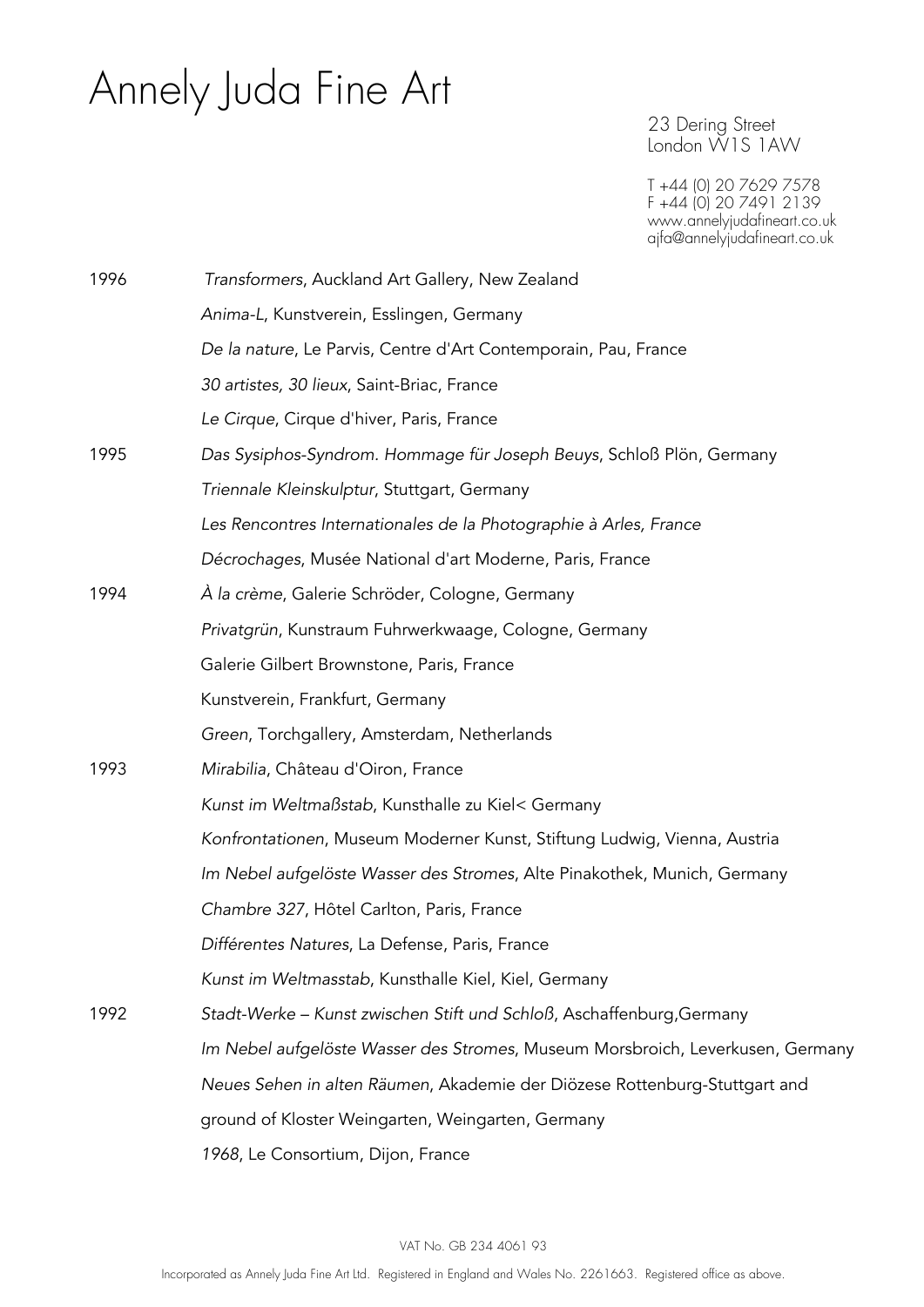23 Dering Street London W1S 1AW

|      | Gloria Friedmann, Werner Haypeter, Darren Lago : Floor - Wall - Floor, Annely Juda |
|------|------------------------------------------------------------------------------------|
|      | Fine Art, London, UK                                                               |
| 1991 | Im Nebel aufgelöste Wasser des Stromes, Aargauer Kunsthaus, Aargau, Switzerland    |
|      | Brandspuren, Museum Folkwang, Essen, Germany                                       |
|      | Le Consortium Collectionné, Château d'Oiron, France                                |
|      | Museum + Kirche, Wilhelm-Lehmbruck-Museum, Duisburg, Germany                       |
|      | Biennale Piccola Scultura, Padua, Italy                                            |
|      | History as a Fiction, Meyers/Bloom Gallery, Los Angeles, USA                       |
|      | Moules, Moules, Espace Paul Boyer, Sète, France                                    |
|      | Nebeneinander, Galerie Schröder, Mönchengladbach, Germany                          |
| 1990 | Dhaulagiri, Galerie G. Verney-Caron, Villeurbanne, France                          |
|      | Von der Natur in der Kunst, Wiener Festwochen, Vienna                              |
|      | Francja dzisaj, Museum Naradowe, Warsaw; Museum Naradowe, Krakow, Poland           |
|      | Artelago 90, Lago di Monate, Varese, Italy                                         |
|      | Gloria Friedmann / Sophie Ristelhueber, Chapelle des Arques, Lot, France           |
|      | 10 Projets pour l'Alsace, CEAAC (Centre Européen d'Actions Artistiques             |
|      | Contemporaines), Strasbourg, France                                                |
|      | La France aujourd'hui, Museum Naradowe, Varsovie/ Cracovie, Poland                 |
|      | Vn der Natur in der Kunst, Wiener Festwochen, Wien, Austria                        |
| 1989 | Landschaft in der Erfahrung, Kunstverein, Cologne, Germany                         |
|      | Kunststation St Peter, Cologne, Germany                                            |
|      | Der geschundene Mensch, Karmeliterkloster, Frankfurt                               |
|      | Une autre affaire, Le Consortium, Dijon, France                                    |
| 1988 | Dreispitz, Kunsthaus Hamburg, Germany                                              |
|      | L'arbre, Centre d'Art, Flain, France                                               |
|      | Faszination der See in der bildenden Kunst der Gegenwart, Kiel, Germany            |
|      | Curt Marcus Gallery, New York, USA                                                 |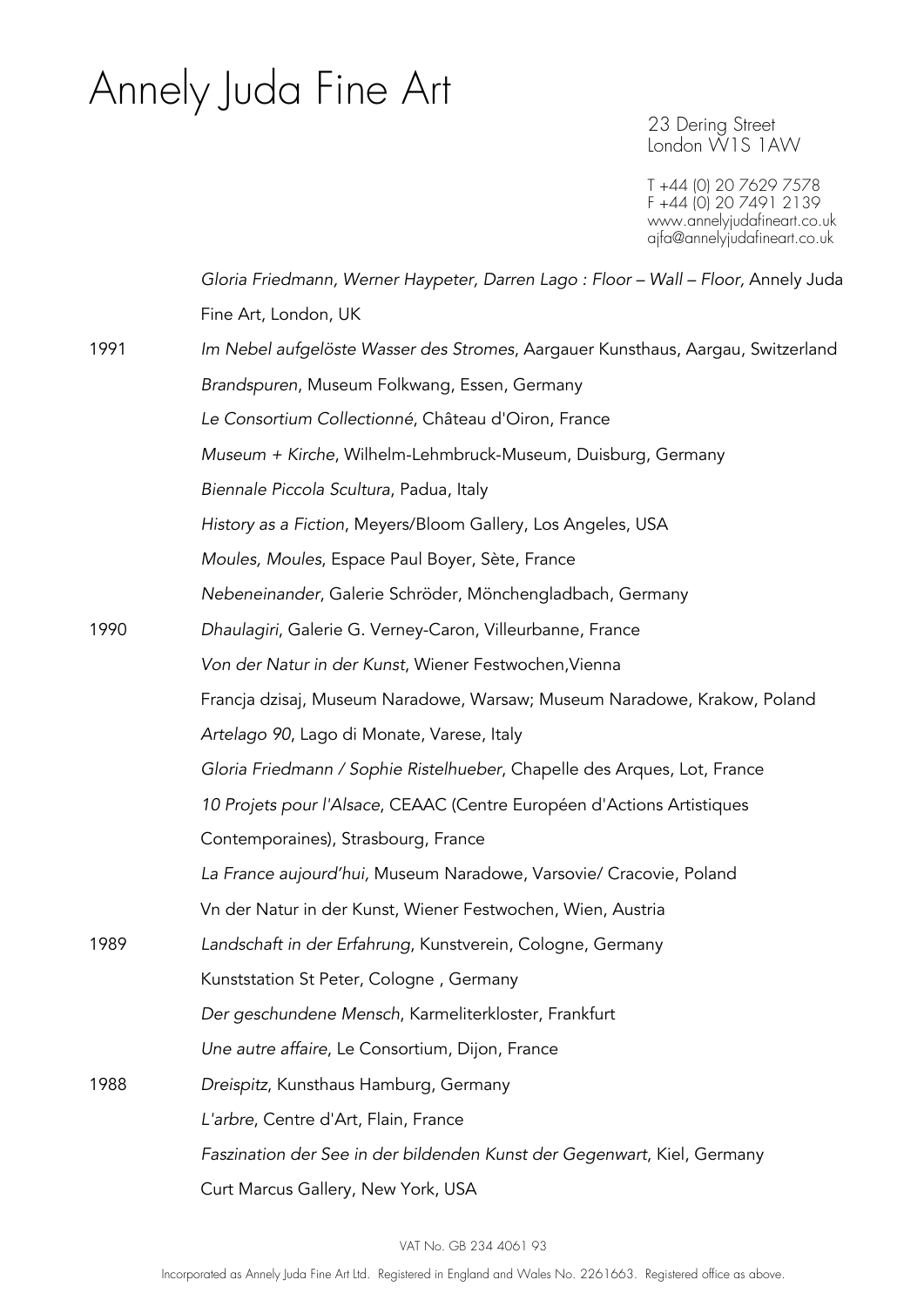23 Dering Street London W1S 1AW

|      | Nature Morte, Galerie Philomene Magers, Bonn, Germany                                |
|------|--------------------------------------------------------------------------------------|
|      | Meyers/Bloom Gallery, Los Angeles, USA                                               |
| 1987 | Paysages Contemporains, Galerie Christine Brachot, Paris, France                     |
|      | Onze de France, Galerija Suvremene Umjetnosti, Zagreb, Croatia                       |
|      | Documenta VIII, Kassel, Germany                                                      |
|      | Monumenta, Antwerp, Belgium                                                          |
|      | Quatrièmes Ateliers Internationaux de Pays de la Loire, Fondation nationale des arts |
|      | graphiques et plastiques, Abbaye de Fontevraud, France                               |
| 1986 | Barcelona / Dijon, Metrònom, Barcelona, Spain                                        |
|      | Ici Paris, à vous Rome, La Sala Uno, Rome, Italy                                     |
|      | Mandelzoom, Comune di Canino, Viterbo, Italy                                         |
|      | Art Positions, Berlin, Germany                                                       |
| 1985 | Nature, Brest, France                                                                |
|      | Jeune sculpture, Port d'Austerlitz, Paris, France                                    |
|      | Dedans/dehors, CREDAC, Brétigny, France                                              |
|      | Dispositif: Fiction, ARC, Musée d'Art Moderne de la Ville de Paris, France           |
|      | Galerie Montenay-Delsol, Paris, France                                               |
| 1984 | Pour meumbler (Marie Bourget and Gloria Friedmann), Cedaac, Auxerre, France          |
|      | Pour vivre heureux, vivons cachés, APAC (Association pour la Promotions des Arts     |
|      | Contemporains), exhibition in flats throughout the town, Nevers, France              |
|      | Exposition de l'été, Nouveau Musée, Institut d'Art Contemporain, Villeurbanne,       |
|      | France                                                                               |
|      | Les artistes dans le musée, Musée des Beaux-Arts André Malraux, Le Havre, France     |
|      | Les artistes dans l'usine, Renault-Sandouville, Le Havre, France                     |
| 1983 | Galerie Philip Nelson, Lyon, France                                                  |
|      | Le paysage en quatre états, APAC, Centre d'Art Contemporain, Nevers, France          |
|      | À Pierre et Marie, 36, rue d'Ulm, Paris, France                                      |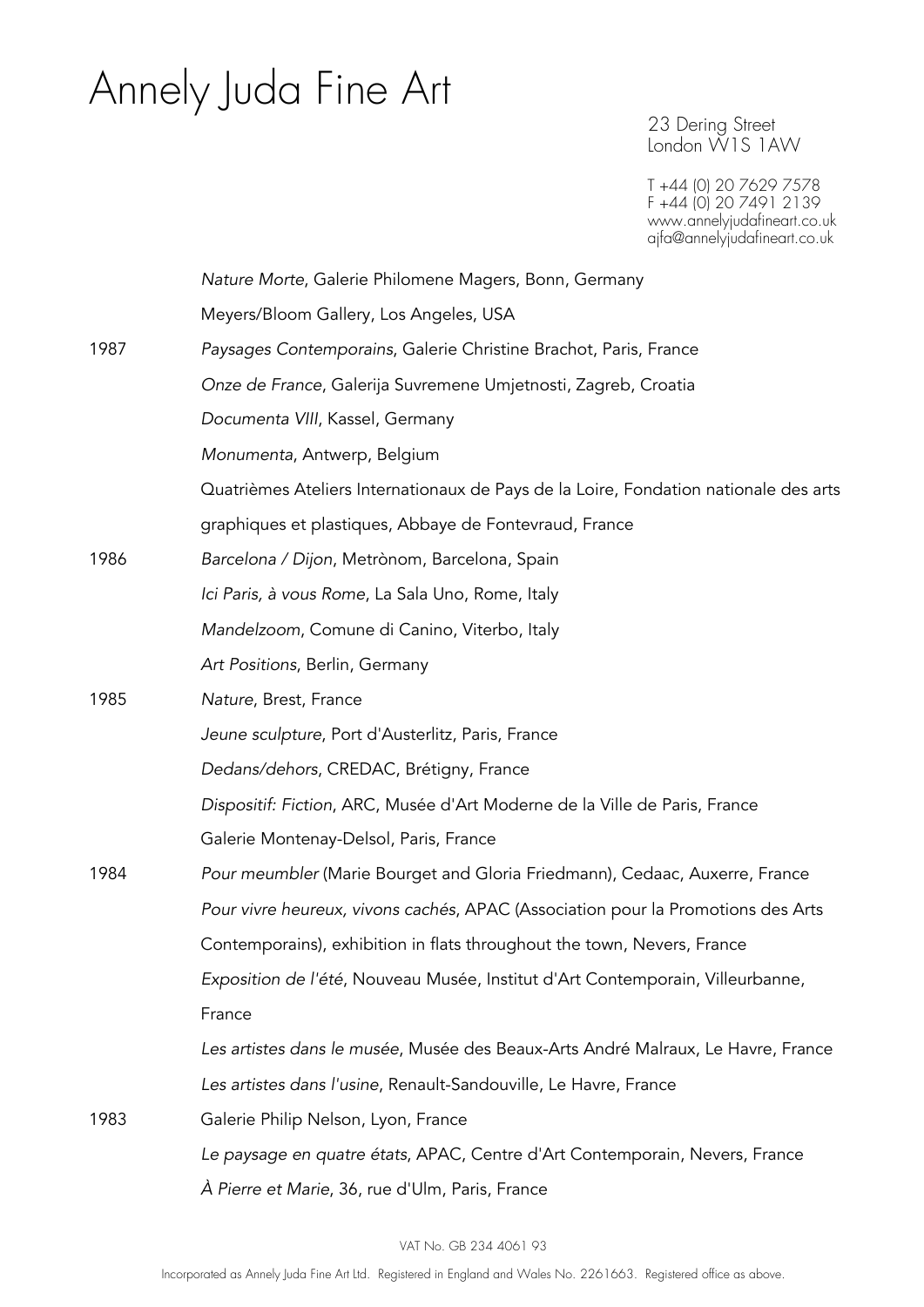23 Dering Street London W1S 1AW

T +44 (0) 20 7629 7578 F +44 (0) 20 7491 2139 www.annelyjudafineart.co.uk ajfa@annelyjudafineart.co.uk

|      | Ceddac, Auxerre, Paris, France                                              |
|------|-----------------------------------------------------------------------------|
| 1982 | Leçons de choses, Kunsthalle, Bern; Musée Savoisien, Chambéry; Maison de la |
|      | Culture, Chalon-sur-Saône, France                                           |
|      | Trucs et Trocs, ARC, Musée d'Art Moderne de la Ville de Paris, France       |
| 1981 | Autoportraits Photographiques, 1898-1981, Musée National d'Art              |
|      | Moderne, Paris, France                                                      |
|      | Sara Hildén Art Museum, Tampere, Finland                                    |
| 1980 | XIe Biennale de Paris, France                                               |
|      | Galerie Gillespie-Laage-Salomon, Paris, France                              |

#### Tableaux Vivants

| 2006 | ULTRA-LIGHT, Chalon-sur-Saône, France                              |
|------|--------------------------------------------------------------------|
| 2005 | MAI 2005, Musée d'Art Moderne, St Etienne, France                  |
|      | Money makes the world go round, Kunstraum, Dornbirn, Austria       |
|      | MOI, L'ETAT JE SUIS LE PEUPLE, La Villette, Paris, France          |
| 2003 | Play-Back d'Eden, Musée d'Art Moderne de la Ville de Paris, France |
| 2001 | L' art de survivre, Musée Château d'Annecy, France                 |
|      | Die Kunst des Überlebens, Kunsthaus, Ulm, Germany                  |
| 2000 | Centre d Art Comtemporain, Saint Fons, France                      |
|      | One, two, three , Kunstsammlung zu Weimar, Germany                 |
| 1999 | Museum of Modern Art MAK, Gent, Belgium                            |
| 1998 | Kunstmuseum, Bonn, Germany                                         |
| 1997 | I.Q/E.Q, Neue Kunstsammlung, Regensburg, Germany                   |
| 1996 | Musée nationale d'Afrique et d'Océanie, Paris, France              |
|      | I.Q/E.Q., City Art Gallery, Wellington, New Zealand                |
| 1995 | Cattenom Nuclear Power Plant, France                               |
|      | Coal mine, Zollverein, Essen, Germany                              |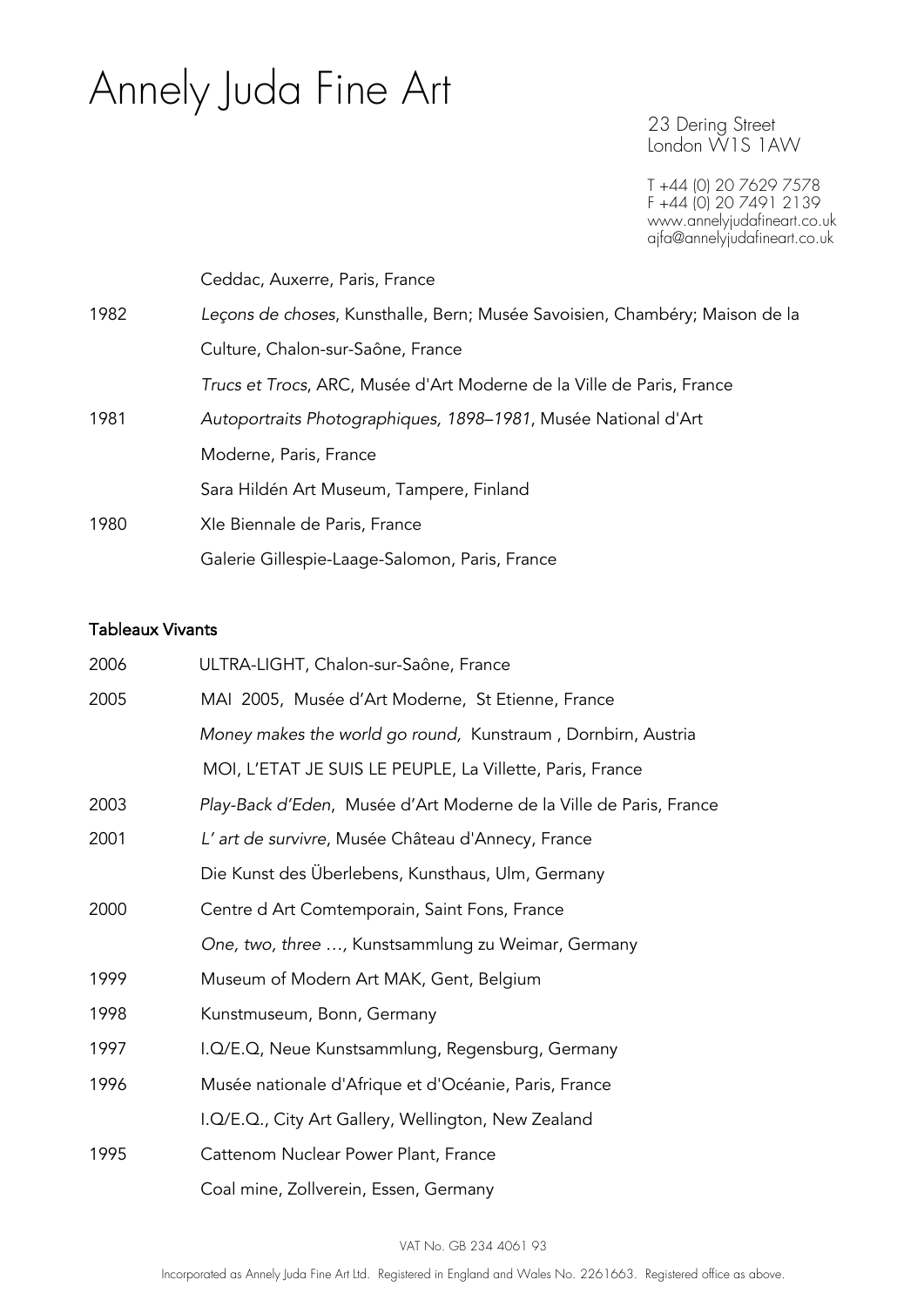23 Dering Street London W1S 1AW

T +44 (0) 20 7629 7578 F +44 (0) 20 7491 2139 www.annelyjudafineart.co.uk ajfa@annelyjudafineart.co.uk

Deutsche Bank, Frankfurt, Germany L'Armée de l'Air, Metz, France Autoroute A6, Beaune, France Musée d'Art Moderne et Contemporain, Strasbourg, 1994 Casino Supermarket, Dijon, France Centre d'Art Contemporain de Vassivière, Ile de Vassivière, Beaumont-du-Lac, France Council Estate, Regensburg-Königswiesen, Germany Forecourt of the Centre Georges Pompidou, Paris, France Musée d'Art Moderne de la Ville de Paris, Paris, France

#### Selected Public Collections

Musée Château d'Annecy FRAC, Bourgogne FRAC, Bretagne Museum Moderner Kunst, Sammlung Ludwig, Cologne FRAC, Corse Musée de Peinture et de Sculpture, Grenoble Musée d'Art Moderne de la Ville de Lyon FRAC Nord-Pas-de-Calais Fonds National d'Art Contemporain, Paris Maison Européenne de la Photographie, Paris Musée d'Art Moderne de la Ville de Paris Musée National d'Art Moderne, Paris FRAC, Rhône-Alpes Neue Staatsgalerie, Stuttgart Museum Moderner Kunst, Stiftung Ludwig, Vienna Museum Glaskasten, Marl